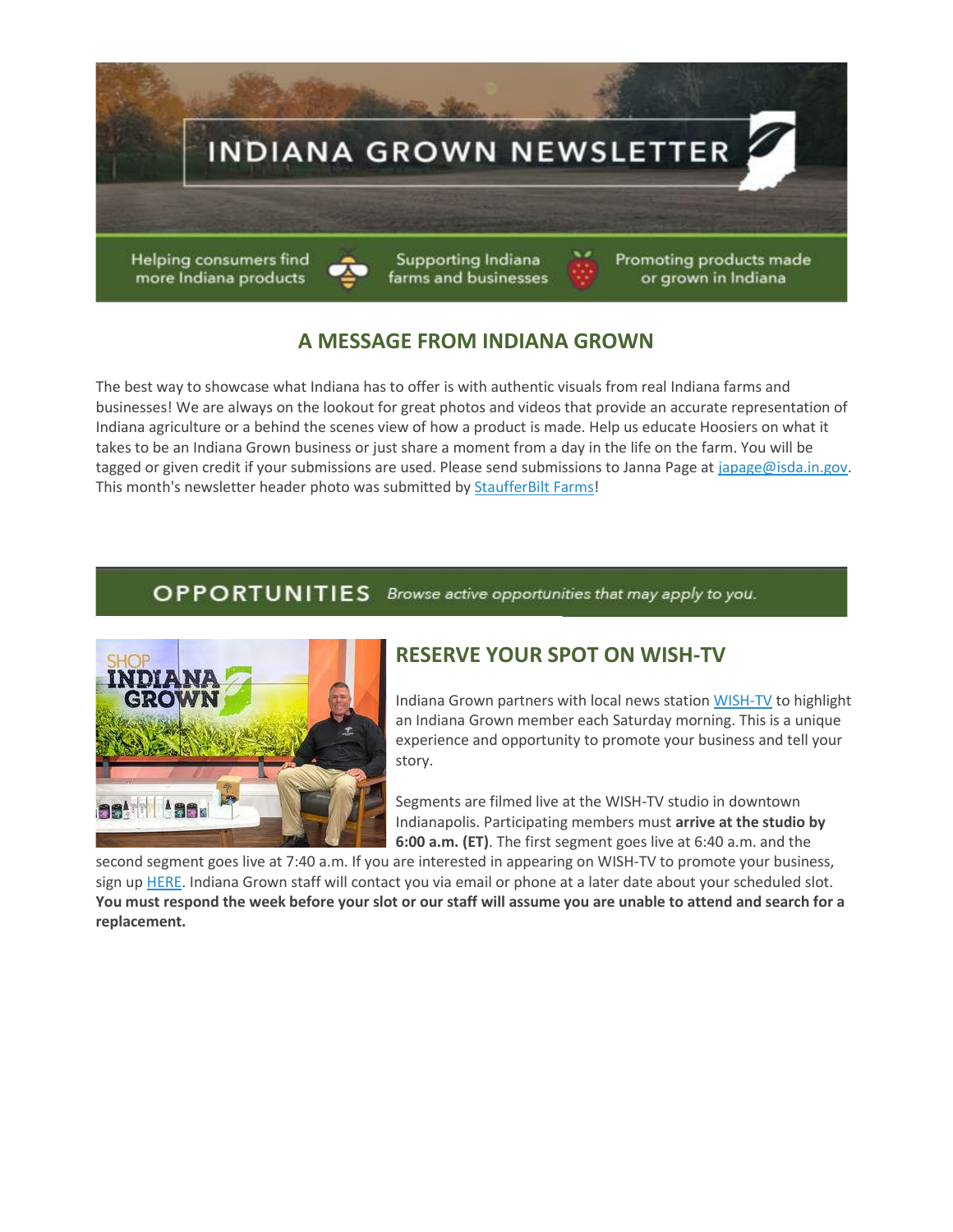## MEMBER RESOURCES Review frequently requested information.

#### **MEMBER SPOTLIGHTS**

There are currently more than 1,800 Indiana Grown members. While we are thrilled to support so many of Indiana's farms and businesses, we just cannot fit enough member spotlights in a year! We have moved away from the weekly Five on Friday feature so that we may showcase members on additional days when needed. Help us tell your story by providing information about your operation using th[e updated survey](https://lnks.gd/l/eyJhbGciOiJIUzI1NiJ9.eyJidWxsZXRpbl9saW5rX2lkIjoxMDMsInVyaSI6ImJwMjpjbGljayIsImJ1bGxldGluX2lkIjoiMjAyMjAyMDIuNTI3NzcwMzEiLCJ1cmwiOiJodHRwczovL2RvY3MuZ29vZ2xlLmNvbS9mb3Jtcy9kL2UvMUZBSXBRTFNmOS1QR3k5bGszUkdicG9QdGFnZG5ocG45dUtNYUdhUXBNT3Zjako3SGUtX2t6d1Evdmlld2Zvcm0_dXNwPXNmX2xpbmsifQ.Kb3w_QnnFs9Jkeb4N7d9tUA7JbQkhgHPR4_TLLzqR9Q/s/670599506/br/126022656924-l) link.



Pictured[: Rolling Pin Bakehouse,](https://lnks.gd/l/eyJhbGciOiJIUzI1NiJ9.eyJidWxsZXRpbl9saW5rX2lkIjoxMDQsInVyaSI6ImJwMjpjbGljayIsImJ1bGxldGluX2lkIjoiMjAyMjAyMDIuNTI3NzcwMzEiLCJ1cmwiOiJodHRwczovL3JvbGxpbmdwaW5iYWtlaG91c2UuY29tLyJ9.M7UFGJm1TMT7mODVwcZTq_jx4hOF_lOImoeWEvgTLBQ/s/670599506/br/126022656924-l) featured Jan. 27, 2021



#### **MARKETING MATERIALS**

Display our logo proudly on your products, vendor booth or storefront! This free benefit of membership with Indiana Grown helps consumers easily identify products that are packaged, grown, raised or processed in Indiana. If you need the updated logo or other marketing materials, please complete [this form](https://lnks.gd/l/eyJhbGciOiJIUzI1NiJ9.eyJidWxsZXRpbl9saW5rX2lkIjoxMDUsInVyaSI6ImJwMjpjbGljayIsImJ1bGxldGluX2lkIjoiMjAyMjAyMDIuNTI3NzcwMzEiLCJ1cmwiOiJodHRwczovL2RvY3MuZ29vZ2xlLmNvbS9mb3Jtcy9kL2UvMUZBSXBRTFNmN01BNjdVLWlWY3p4ZkxDMnhZbUhOVHk1RzljT3FYZnZMSE1SZ081SUJkd0EyS1Evdmlld2Zvcm0ifQ.5OnDZ_3uo6D4V_Pztuy-fwygLzuRfUElWcR8eaJdiLI/s/670599506/br/126022656924-l) to submit a request. Note: there are limited quantities of some materials.

## **SHOP INDIANA GROWN ONLINE MARKETPLACE**

Have you registered as a vendor on Shop Indiana Grown? This **FREE** online marketplace is offered to all qualifying Indiana Grown members. Visit [shopindianagrown.org](https://lnks.gd/l/eyJhbGciOiJIUzI1NiJ9.eyJidWxsZXRpbl9saW5rX2lkIjoxMDYsInVyaSI6ImJwMjpjbGljayIsImJ1bGxldGluX2lkIjoiMjAyMjAyMDIuNTI3NzcwMzEiLCJ1cmwiOiJodHRwczovL3Byb3RlY3QyLmZpcmVleWUuY29tL3YxL3VybD9rPTExZTk0NmFlLTRlNzI3ZmU1LTExZWQwZmFlLTg2N2M2YjA3MWM2Zi00MmFlOGU2ZmIyODYzNTkyJnE9MSZlPTM4Y2VmOGYyLWYyZGYtNGM2Ni04YzU2LWE2YmQ3ODQwMDdhYyZ1PWh0dHAlM0ElMkYlMkZ3d3cuc2hvcGluZGlhbmFncm93bi5vcmclMkYifQ.pXZaF2mKnXsJtiG8MnalhyYosVoweXu19dSSu5pJmJw/s/670599506/br/126022656924-l) and click ["Become a Vendor"](https://lnks.gd/l/eyJhbGciOiJIUzI1NiJ9.eyJidWxsZXRpbl9saW5rX2lkIjoxMDcsInVyaSI6ImJwMjpjbGljayIsImJ1bGxldGluX2lkIjoiMjAyMjAyMDIuNTI3NzcwMzEiLCJ1cmwiOiJodHRwczovL3Nob3BpbmRpYW5hZ3Jvd24ub3JnL2JlY29tZS1hLXZlbmRvci8ifQ.sOd16P03EVueNqdVsUjQZfWZ4S8KczP_oDHtNlTYB8s/s/670599506/br/126022656924-l) to begin the application process. A member of the Indiana Grown staff will review your submission before you may continue.

If approved as a vendor, you will be responsible for creating your profile, uploading products, managing and shipping inventory as well as responding to consumer inquiries. **Please note:** all products submitted must have the ability to be shipped, and all consumable products must be made in a commercially-inspected kitchen. Contact [indianagrown@isda.in.gov](mailto:indianagrown@isda.in.gov) with questions o[r click here](https://lnks.gd/l/eyJhbGciOiJIUzI1NiJ9.eyJidWxsZXRpbl9saW5rX2lkIjoxMDgsInVyaSI6ImJwMjpjbGljayIsImJ1bGxldGluX2lkIjoiMjAyMjAyMDIuNTI3NzcwMzEiLCJ1cmwiOiJodHRwczovL3Nob3BpbmRpYW5hZ3Jvd24ub3JnL2hlbHAtZGVzay8ifQ.2V6KK4r_bWaUiDadeH0v2DKektfeiKgTkNm9Tc-LyZ8/s/670599506/br/126022656924-l) for help getting started.